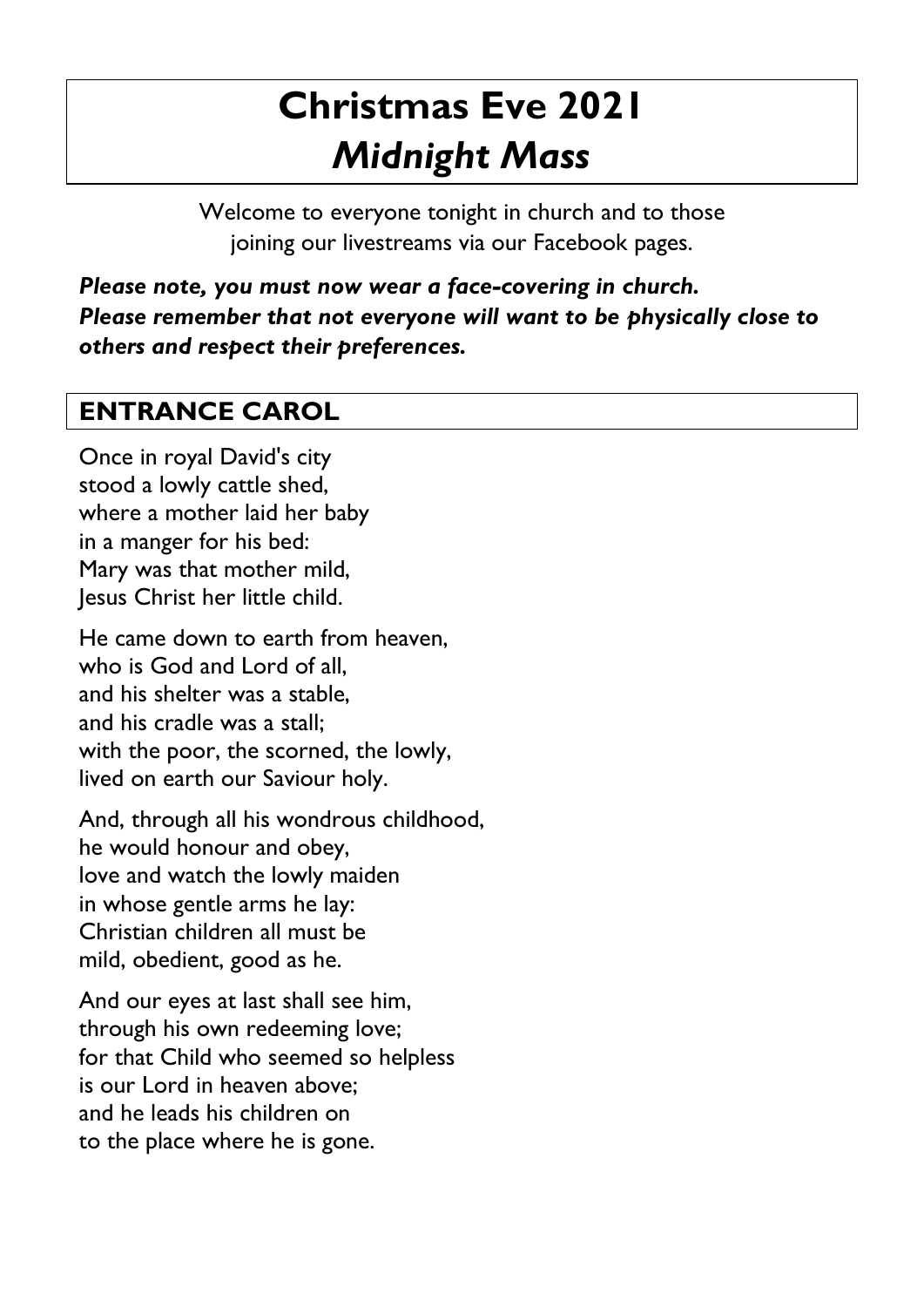Not in that poor lowly stable, with the oxen standing round, we shall see him; but in heaven, set at God's right hand on high; when like stars his children crowned, all in white shall wait around.

## **BEFORE THE GOSPEL**

It came upon the midnight clear, that glorious song of old, from angels bending near the earth to touch their harps of gold: 'Peace on the earth, good will to men from heaven's all-gracious King!' The world in solemn stillness lay to hear the angels sing.

2. Still through the cloven skies they come with peaceful wings unfurled; and still their heavenly music floats o'er all the weary world; above its sad and lowly plains they bend on hovering wing, and ever o'er its Babel-sounds

3. Yet with the woes of sin and strife the world has suffered long; beneath the angel-strain have rolled two thousand years of wrong; and man, at war with man, hears not the love song which they bring: O hush the noise, ye men of strife, and hear the angels sing!

4. For lo! the days are hastening on, by prophet bards foretold, when, with the ever circling years comes round the age of gold; when peace shall over all the earth, its ancient splendours fling, and the whole world give back the song,

which now the angels sing.

### **OFFERTORY CAROL**

the blessed angels sing.

| O little town of Bethlehem,          | 2. O morning stars, together         |
|--------------------------------------|--------------------------------------|
| how still we see thee lie!           | proclaim the holy birth,             |
| Above thy deep and dreamless sleep   | and praises sing to God the King,    |
| the silent stars go by.              | and peace to men on earth;           |
| Yet in thy dark streets shineth      | for Christ is born of Mary;          |
| the everlasting light;               | and gathered all above,              |
| the hopes and fears of all the years | while mortals sleep, the angels keep |
| are met in thee tonight.             | their watch of wond'ring love.       |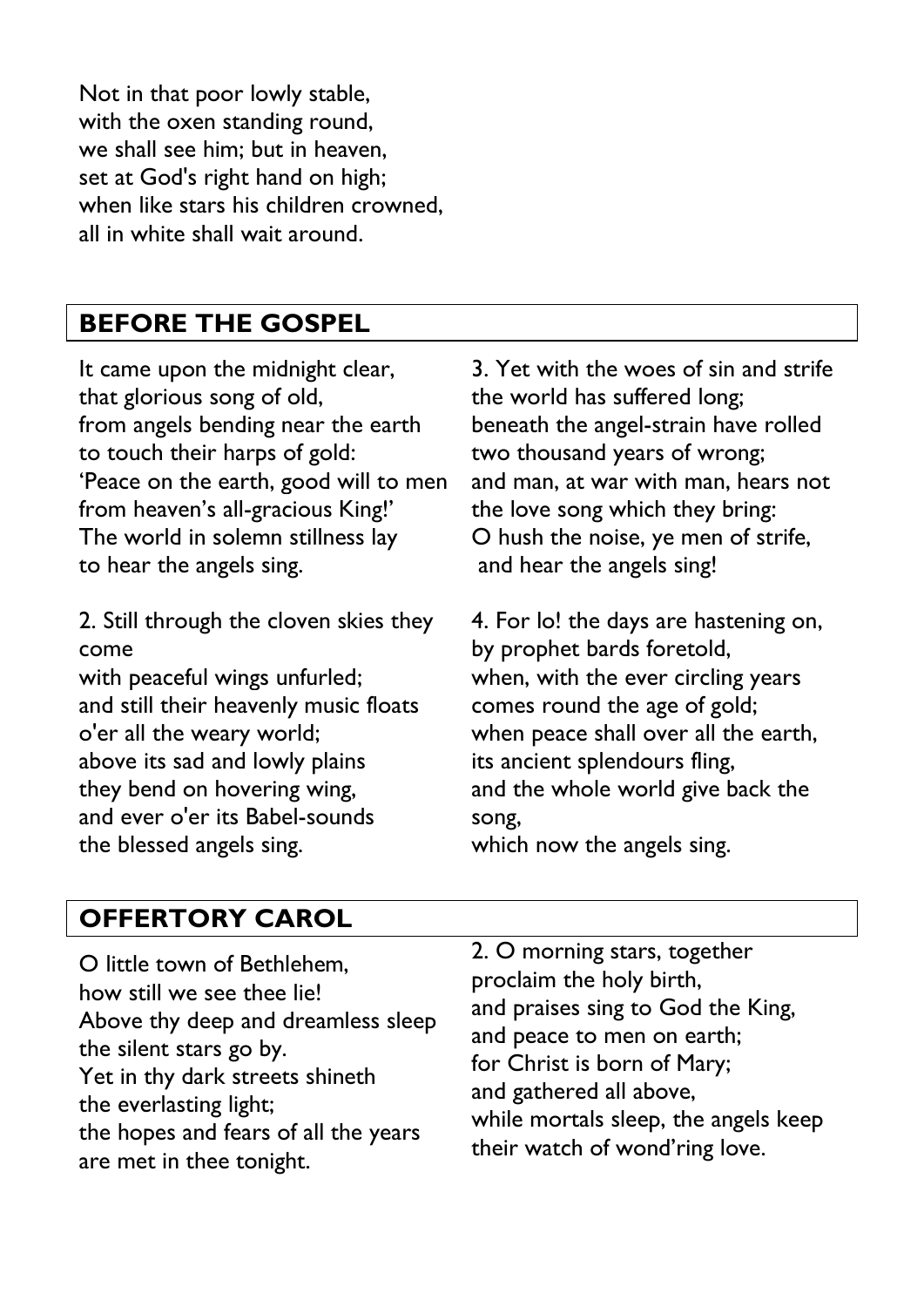3. How silently, how silently, the wondrous gift is giv'n! So God imparts to human hearts the blessings of his heav'n. No ear may hear his coming; but in this world of sin, where meek souls will receive him, still the dear Christ enters in.

4. O holy Child of Bethlehem, descend to us we pray; cast out our sin and enter in, be born in us today. We hear the Christmas angels the great glad tidings tell: O come to us, abide with us, our Lord Emmanuel.

## **DURING COMMUNION**

Silent night, holy night! Heaven is near, earth is bright. Angel songs are heard above, as the Child of peace and love sleeps in Mary's arms, sleeps in Mary's arms.

Silent night, holy night! Skies are clear, stars are bright, now the shepherds wend their way, homage to this Child to pay: He is Christ the Lord, He is Christ the Lord.

Silent night, holy night! Christ is here, all is light, shadows of the past are gone with the advent of the Son, born to save us all, born to save us all.

While shepherds watched their flocks by night, all seated on the ground, the angel of the Lord came down, and glory shone around.

'Fear not,' said he, for mighty dread had seized their troubled mind, 'glad tidings of great joy I bring to you and all mankind.

To you, in David's town, this day is born of David's line, a Saviour, who is Christ the Lord; and this shall be the sign: